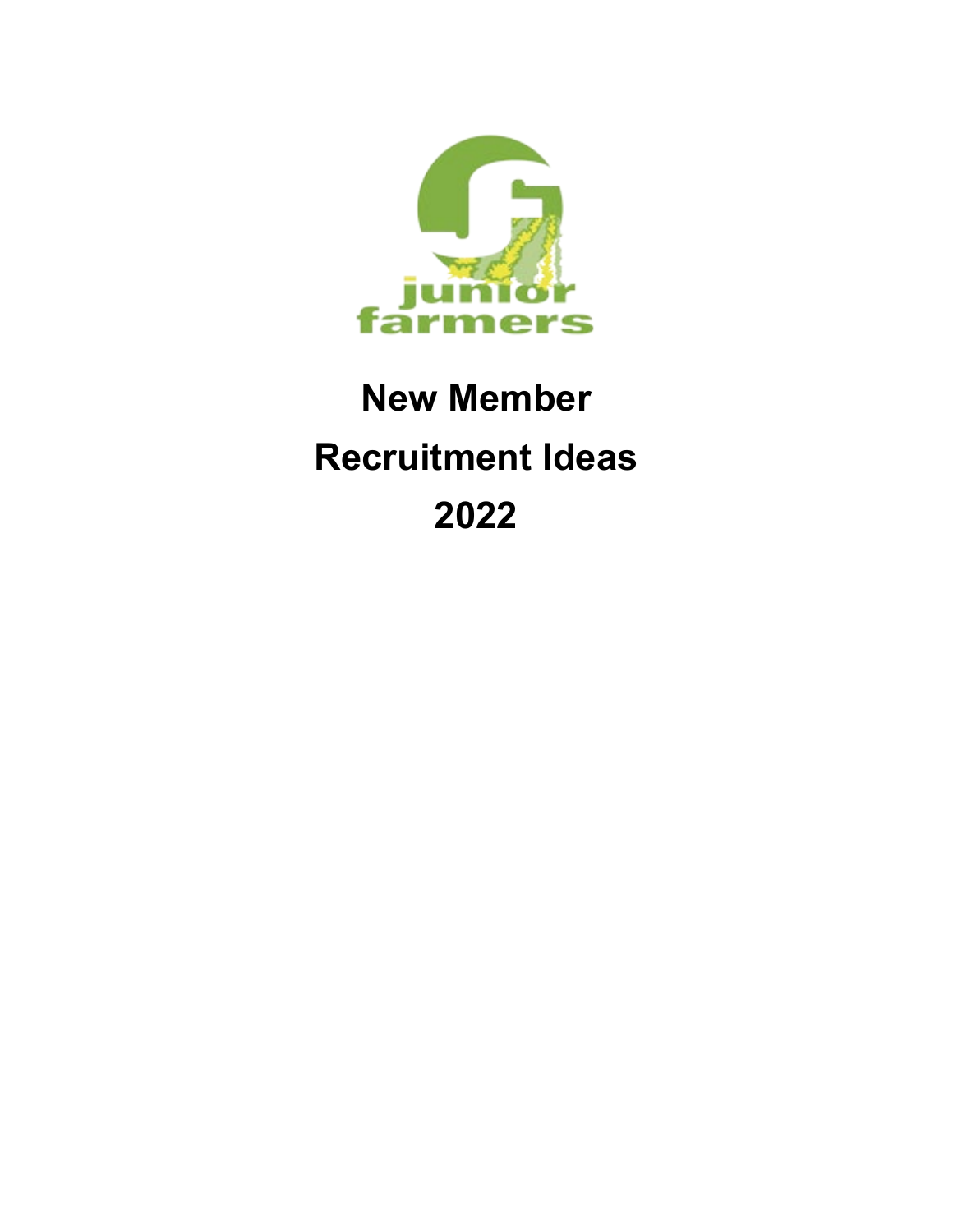## **Successful Projects:**

- Slow Moving Vehicle Sign Exchange Club/community awareness; Club logo
- Bottle drive alumni approach, teamed up with a local business
- Running a 4H scholarship, agriculture based
- Roadside cleanup
- Lawn Ornaments: i.e.. Who let the hogs out initiative
- Open Kettle Popcorn sales at a local maple syrup festival
- Slow moving sign exchange
	- o Kent Ag Society offering a grant, got signs from TSC at cost, ran BBQ in conjunction
	- o Farmers brought in old, beat-up signs
	- o Not able to do it this year but TSC is enthusiastic to collaborate on this again
- Virtual Scavenger Hunt
	- o open to anyone in our county, 3 age groups each with a different list the older the age group the more difficult the clues (oldest age group had to solve riddles to figure out the clues)
	- o items could be found around the house/yard; could send in photos or drawings (so anyone without a camera could still participate)
	- o good for community engagement, spreading the word about JF, improving our reputation, getting 4-H members involved
- Redneck Games
	- o held on a Saturday morning on the local fairgrounds at the same time as the local farmer's market.
	- o open to members from across the province, but pushed locally to 4-H members and local youth
- Raising Funds for a bursary for students
- Snowball
- Trick or Feed
	- o This past year was run differently due to COVID, ran outside of a grocery store as opposed to the door-to-door approach
- Flamingo project lawn ornaments
- Drive In movie night partnership (Oxford)
- Interviewing Century farms and doing a video (Huron Perth)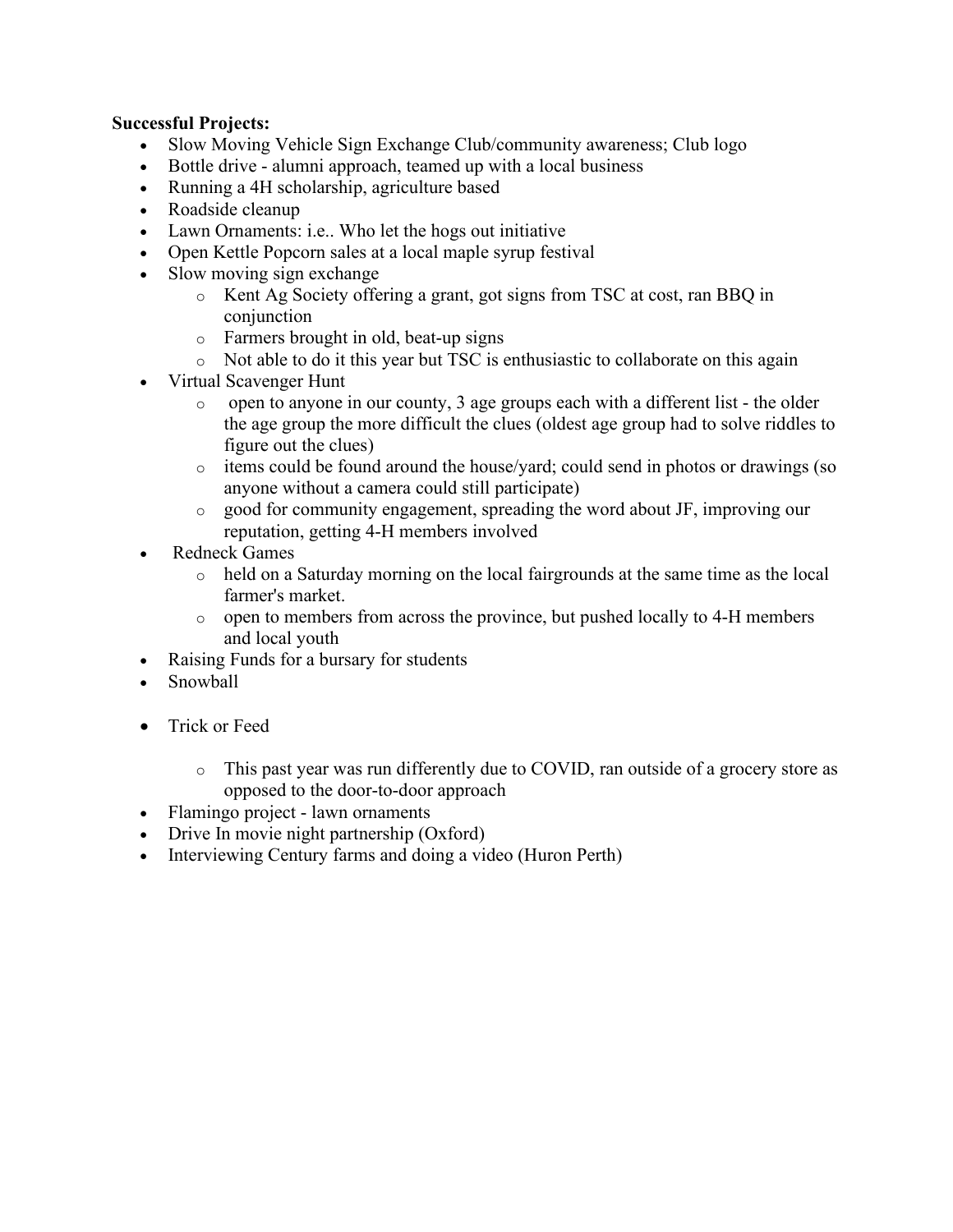## **Socials**

- Outdoor movie night
- Campfires
- Delegates
- Axe throwing
- Bowling
- BBQ's
- Car rally
- Mini golf
- Ice cream social
- Softball
- Guest speakers
- Virtual Quarantine Fairy gift exchange
- Virtual Wine & Cheese Night,
- Virtual Chocolate & Beer Night
- Online Trivia
- Murder Mystery Dinners
- Trampoline
- Laser Tag
- Rideau Canal skate
- Cow paddy golf tournament
- Two-step nights
- learn to line dance
- Canoeing paddle social
- 4-H judging and go for the gold competition
- Kahoot social
- Highschool Ag program- do a presentation (Huron Perth)
- Virtual: Pictionary, Cards Against Humanity, Code Names, All Bad Cards
- Virtual Scavenger Hunt
- Fossil hunting
- Local Farm Tours
- Ice Cream Socials
- Winery/Brewery Tour (not a tasting)
- Ice Skating Social
- Wing Night Social
- Game Night
- Outdoor Movie Night
- Car Rally/Tour
- Scavenger Hunt
- Sporting Activity that you watch or play
- Consistent social media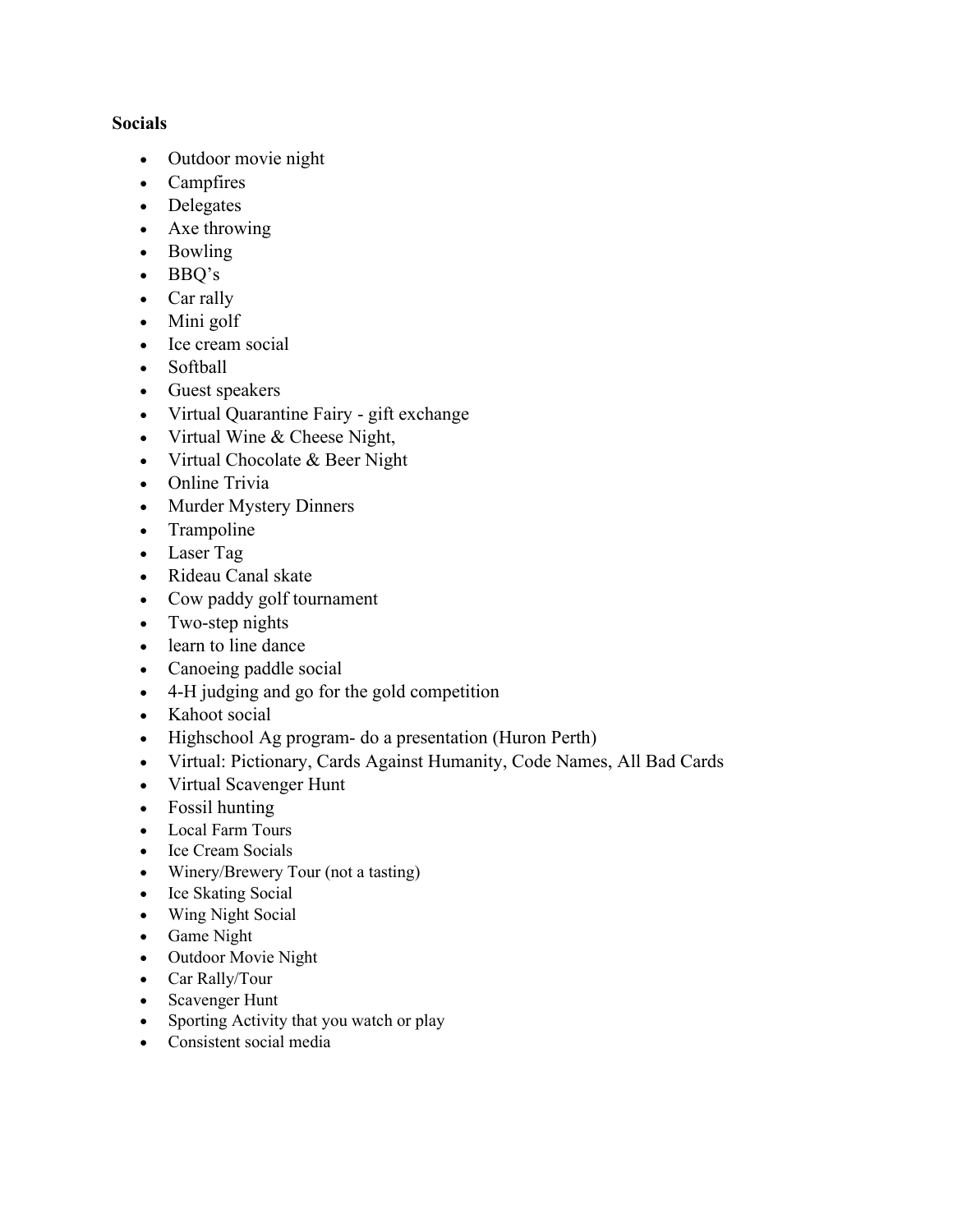## **Fundraisers**

- Support legions
- Euchre nights
- Trivia nights
- Bottle drive
- Food booth
- Rock picking
- Curling (pre-covid)
- Dances (pre-covid)
- Mini golf tournament
- Sports Tournaments
- Running food booths at local events like tractor pulls and plowing matches
- Volunteering with organizations to do legwork (bartending, gates, etc.) receive honorarium for the commitment
- Volunteering to help at local events with loading and unloading vendors and running the gate
- Volunteering locally to do various tasks
- Silent auction at each with donated events from members and local businesses
- Spaghetti Dinner planning to change to lasagna to make for an easier pickup/takeout option
- Participating in/at local festivals
- Partnering with local community groups
- Helping at the local fairs at one we ran the Farmer Olympics (obstacle course for kids)
- Farm photo
- Tractor Signs
- Online Auction
- Auctioneering club Middlesex
- Snowball gala, auction, band, slip and donate
- Bartending
- Local Banquets- hiring for setup and labour, bartender
- Connecting with fairs, parking events, 50/50, tear down, gates
- Plowing matches-tractor rides
- CDX selling Apple Fritters
- Mother's Day Brunch do the dishes
- Spaghetti Dinner